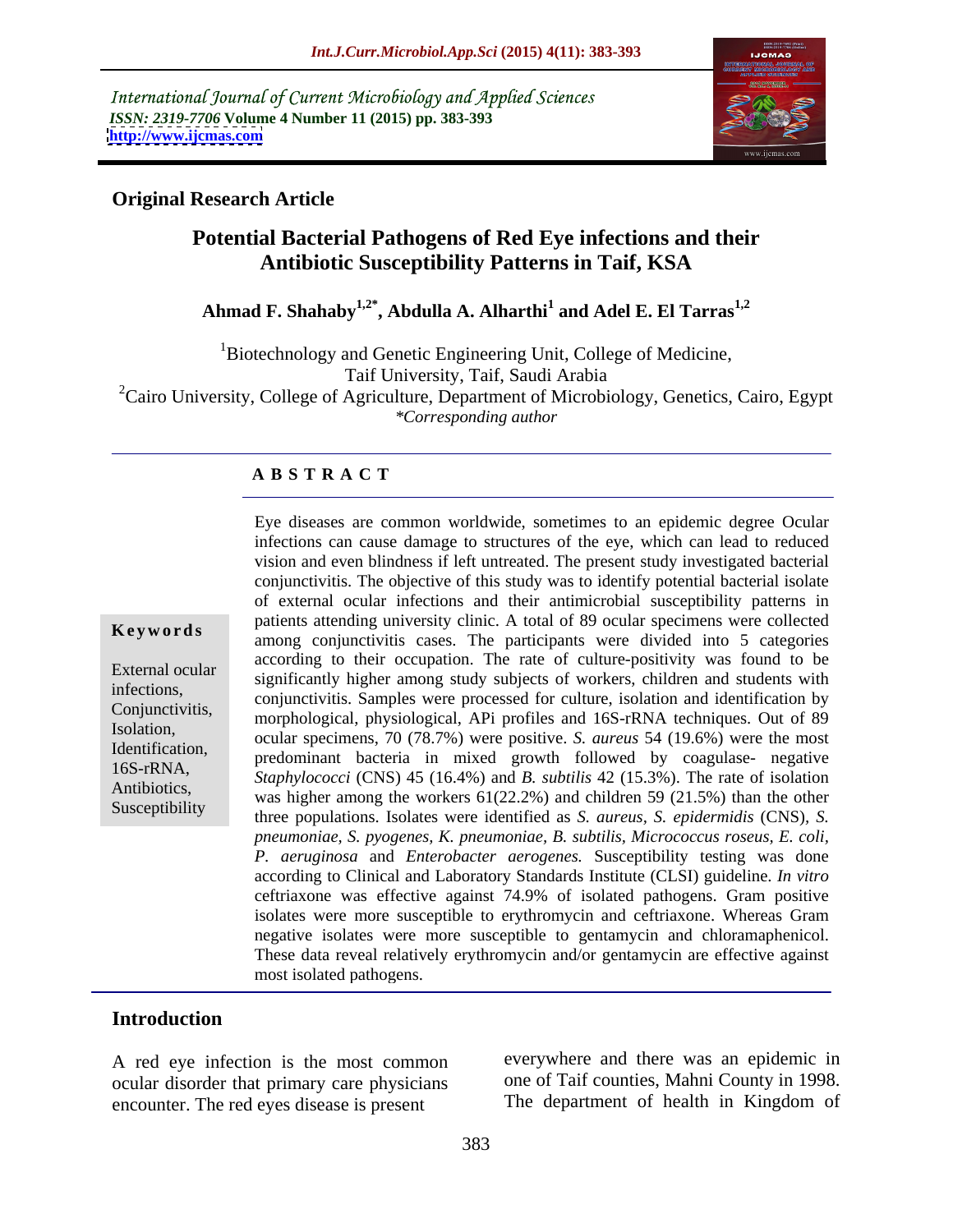Saudi Arabia organized many programs for ocular infections such as conjunctivitis, protection from diseases. There are four different types of conjunctivitis: bacterial conjunctivitis, viral conjunctivitis, increased incidence of morbidity and<br>chlamydial conjunctivitis and allergic blindness worldwide (Modarrres *et al.*, conjunctivitis (Leibowitz, 2005). In this communication we will consider the conjunctiva can spread to the cornea and can bacterial conjunctivitis. Bacteria are the cause a perforation, e.g., gonococcal most common pathogens and involved in infections of all the tissues of the eye. The catarrh can spread over the cornea. Dryness most frequently affected part of the eye is will damage the surface of the cornea conjunctiva, lid and cornea (Jorgensen *et al.,* 2015; Ubani, 2009) which are external part usually bilateral. It may start in one eye and of the eye. A healthy conjunctiva is necessary for the maintenance of a healthy organisms causing conjunctivitis varies cornea and thus the visual acuity of the eye. around the world. Clinical observation only Bacterial infections of the eye are usually are not diagnostic of the cause, so localized but may frequently spread to microbiological isolation and identification adjacent tissue due to some predisposing of bacterial pathogens along with antibiotic factors such as during trauma, previous susceptibility pattern is essential (Finegold surgery, ocular surface disease, contact lens *et al.,* 1990). The clinical importance of wear, ocular adnexal dysfunction and other external eye infections has been reported in exogenous factors, systemic diseases some studies (Alene and Abebe, 2000; (Bharathi *et al.,* 2003) and Tiliksew, 2002), by clinical presentation immunosuppression may alter the defense only, there are no much microbiological mechanisms of the outer eye and permit work with culture and drug sensitivity test bacteria to spread (Leibowitz, 2005; Seal which showed the magnitude of the and Uwe, 2007). Many opportunistic pathogenic agents are increasingly encountered in ocular infections due to Antibiotics can be purchased without widespread use of topical and systemic immunosuppressive agents, increasing which leads to misuse of antibiotics. This numbers of patients with human may led to the emergence and spread of immunodeficiency virus (HIV) infection and antimicrobial resistance (Caldwell *et al.* with organ transplants who are on 1992, Anagaw *et al.* 2011; Tewelde *et al.* immunosupressive therapy. These 2013). Also, poor hygienic and infection opportunistic pathogens also cause ocular control practice in the area may play an infections due to increased use of contact important role in an increased prevalence of lens. The dreaded infections endophthalmitis resistant bacteria in a community. Therefore, following cataract extraction and lens periodic controlling of etiology and re implantation often are caused by evaluation of antibiotics is essential to make opportunistic pathogens (Leibowitz, 2005; Caldwell *et al.*, 1992). therapy.

conjunctivitis varies around the world. years, rapid template purification, and Microorganisms are known to cause external automated DNA sequencing has

keratitis, blepharitis, hordeolum, dacryocystitis, etc. which are responsible for increased incidence of morbidity and blindness worldwide (Modarrres *et al.,* 1998; Sharma, 2011). Infections of the infection. Bacterial conjunctivitis or limbal (Leibowitz, 2005; Wood, 1999). Infection is later spread to the other. The spectrum of problem.

prescription in less development countries, a rational choice of initial antimicrobial therapy.

The spectrum of organisms causing The increasing use of PCR, over the last few years, rapid template purification, automated DNA sequencing has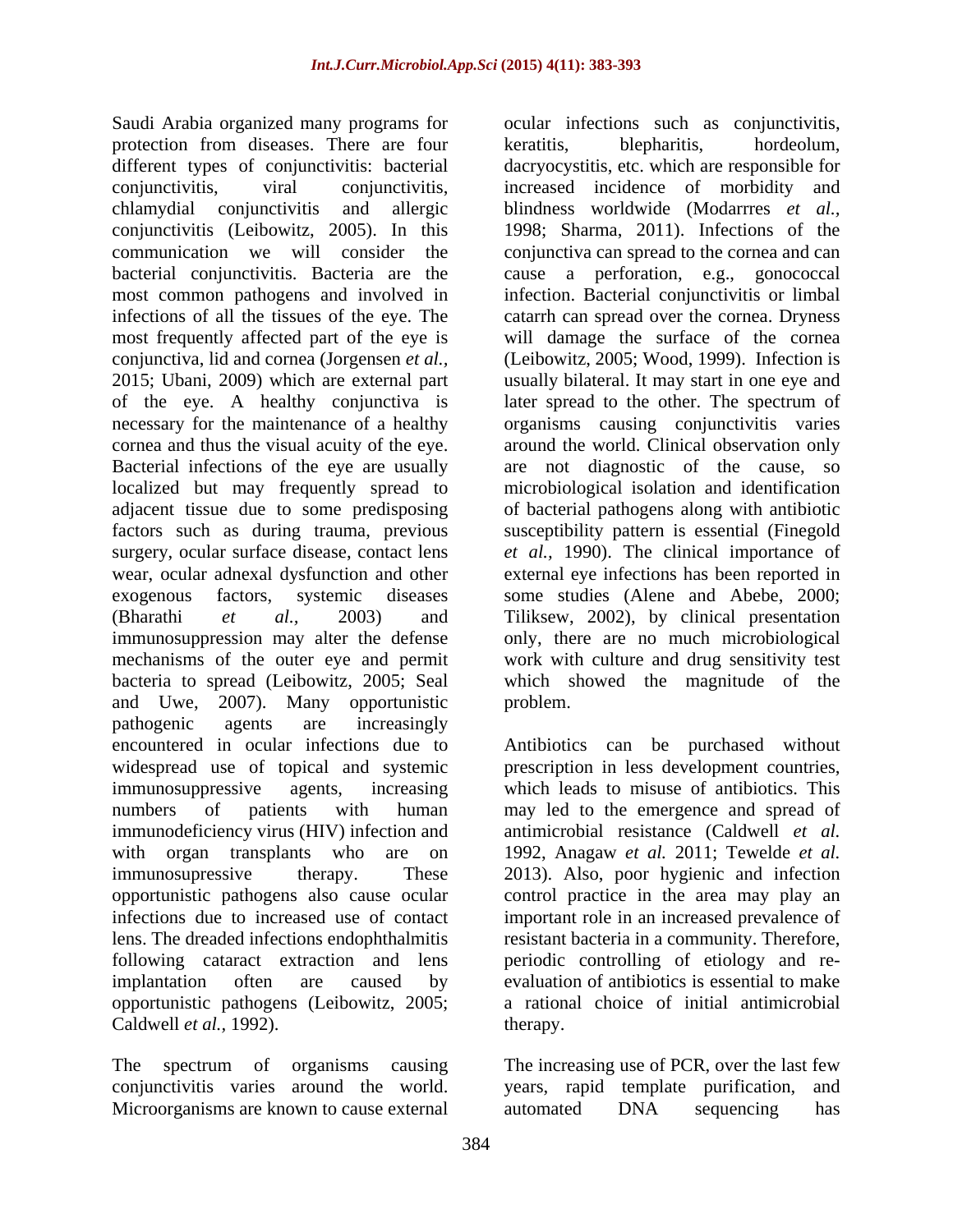dramatically reduced the time necessary to were supplied with 3 ml of LB broth Miller yield a high-quality sequence. The use of 16S- rRNA gene sequencing to study the Samples were collected from 5 subjects: 21 relatedness of prokaryotic species is well faculty member, 20 personnel, 19 students, established and has led to increased 14 workers and 15 children at the university availability of 16S- rRNA databases. The convergence of these technical and healthy individuals and freeof red eye computational advances has also enhanced the application of 16S- rRNA gene sequence past 1 week were excluded. Sample from analysis to bacterial identification (Rantakokko-Jalava *et al.,* 2000). It was conjunctiva, lacrimal sac and cornea) was recently reported that subtle sequence collected using either swabbing or scraping differences in the 16S rRNA gene could be used for species identification (Sacchi *et al.,* the patients (Tabbara and Robert, 1995). 2002) and for subtyping and identifying Specimens were immediately delivered to hyper virulent bacterial clones (Nilsson *et*  the microbiology laboratory for culture and *al.,* 2003). other bacteriological analysis.

To our knowledge, no research has been **Laboratory methods and procedures:** conducted on prevalence, isolation and Laboratory analysis was undertaken in the identification of potential bacterial laboratories of Biotechnology and Genetic pathogens and its distribution in the case of Engendering Research Center (BGERC) of red eye infection as well as their antibiotic susceptibility pattern in this area. Therefore, the objective of this work was to isolate and

**Study area and design:** The study was conducted on the campus of Taif University  $37^{\circ}$ C for 48 h. where samples were randomly sampled from volunteers from October, 2013 to December,

randomly sampled from both in the halls as manufacturing Co., LTD, China). Tubes plated on count agar (PCA) and incubated

media and incubated overnight at  $35^{\circ}$ C.  $\rm ^{o}C.$ clinic. Control samples were collected from diseases. Volunteers on antibiotics for the external parts of the eye (eyelid, as per the routine clinical management of

the Taif University, Taif, KSA.

identify potential bacterial isolates using soaked in 10ml LB broth and incubated morphological, physiological and 16S-rRNA aerobically over-night at 37°C and then techniques, in addition to, its distribution in sampled swabs were streaked over sheep the case of external ocular infection and blood agar, mannitol salt agar, eosin their antibiotic susceptibility pattern. methylene blue agar (EMB), *Streptococcus* **Materials and Methods** plates, for characterization of aerobic **Inoculation:** The cotton swab end was selective agar media and MacConkey agar bacteria; no anaerobic / fungal cultures were taken. Plates were incubated aerobically at  $37^{\circ}$ C for 48 h.

2014. from the resulting growth from the LB **Sampling:** A total of 89volunteer were agar (PCA) and incubated for 24hrs at 37<sup>o</sup>C well as in the faculties aseptically swabbing estimated Colony Forming Units (CFU) for the entire eye using dry sterile cotton swab each sample was then counted using the in a standardized aseptic fashion with sterile Quebec colony counter (Reichert, USA). cotton-tipped applicators in sterile caped Serial dilutions from the resulting growth plastic tube, CITOSWAB (Citotest labware from the nutrient broth medium were pour- **Quantification of bacteria:** Serial dilutions medium were pour-plated on plate count  $\rm ^{o}C$ under aerobic condition. The number of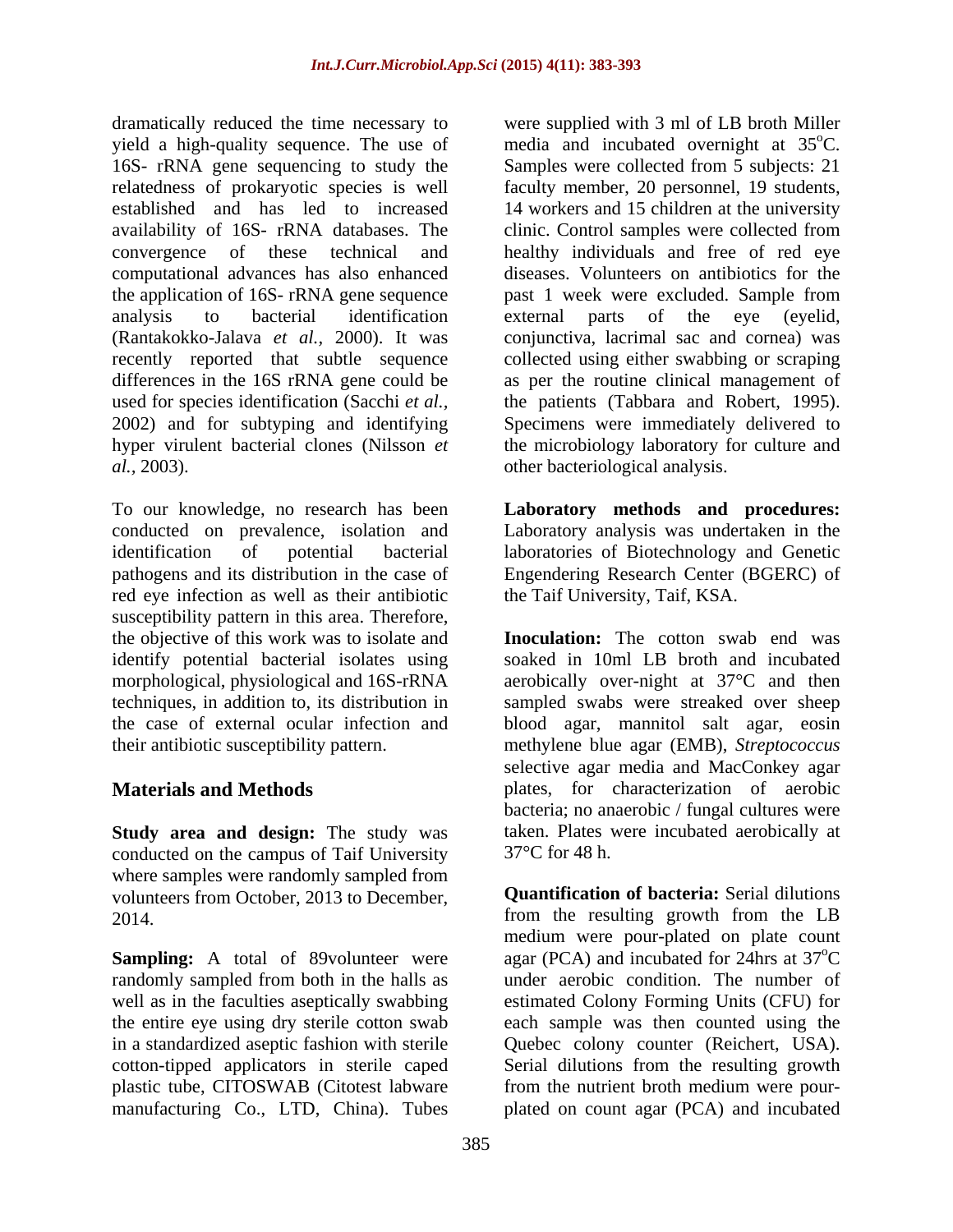for 24 hrs at 37<sup>o</sup>C under aerobic condition. GCC GCG GTA ATA CG3] and U2 [5ATC (BA), and plate count agar (PCA) media for Master Mix (Bioron, Ludwigshafen, counting total bacteria. Duplicate plates for Germany) mixed with 50 to 100 ng of DNA identification (Koch, 1984).

**Isolation of microorganisms:** All pure heterotrophic bacteria) and MacConkey agar

isolates based on the morphological, physiological, serological, the internal Bergey's Manual of Systematic Bacteriology from excess primers and nucleotides by the (Holt *et al* 1994) and the APi Kits profiling use of AxvPrep PCR Clean-up kit (Holt *et al.* 1994) and the APi Kits profiling use of AxyPrep PCR<br>(API 2009) Also 16S-rRNA sequencing (AXYGEN Biosciences. (API 2009). Also, 16S-rRNA sequencing (AXYGEN Biosciences, Union City, techniques were adopted to characterize and identify the selected isolates at molecular

**DNA extraction:** The cell pellets form all isolates were used to extract genomic DNA using (Jena Bioscience, Germany) extraction kit following the manufacturer's instructions.

Primer sequences used to amplify the 16S-for Biotechnology Information, and percentrRNA gene fragment were: U1 [5CCA GCA

The number of estimated Colony Forming GG(C/T) TAC CTT GTT ACG ACT TC3] Units (CFU) for each sample was then according to Kumara *et al.* (2006). The PCR counted. Samples were inoculated in master mix contained10 *P*mol of each mannitol salt agar (MSA), sheep blood agar is primer and 12.5 µl of 2xSuperHot PCR counting total bacteria. Duplicate plates for Germany) mixed with 50 to 100 ng of DNA each media were made for each dilution. All template. Sterile d.H2O was added to a final pure isolated colonies were sub-cultured volume of 25 µl. Thermal cycler (Uno II, onto sheep blood agar plates (for growth of Biometra, Germany) program was 94°C for heterotrophic bacteria) and MacConkey agar  $\qquad 4 \text{ min.}$ , 94°C for 1 min., 55°C for 1 min., plates (for coliforms) for 24 hrs at  $37^{\circ}$ C for 72°C for 1.5 min, the number of cycles was colony isolation and morphological 35 cycle and the post PCR reaction time was Master Mix (Bioron, Ludwigshafen, 72°C for 5 min.

isolated colonies were sub-cultured onto amplification, the PCR reaction products blood agar plates (for growth of were electrophoresed with 100 bp ladder plates (for coliforms) for 24hrs at  $37^{\circ}$ C for cm 1.5% -agarose gel (Bioshop; Canada) for colony isolation and morphological 30 min using Tris-borate- EDTA Buffer. identification. The gels were stained with 0.5ug/ml of **Identification of microorganisms** visualized under the UV light and Identification and characterization of Genius Bio Imaging System (Syngene; **Analysis of the PCR products:** After the marker (Fermentas, Germany) on 10 x 14 ethidium bromide (Bioshop; Canada),<br>visualized under the UV light and documented using a GeneSnap 4.00- Gene Frederick, Maryland, USA).

resistance for antibiotics method and the **Sequencing of 16S-rRNA gene:** The 990bp biochemical characteristics presented in PCR-products of each isolate were purified level. amplification process. The products were **Molecular genetics analysis**  Cycle Sequencing Ready Reaction Kit (ABI **PCR amplification of 16S-rRNA gene:** search tool (BLAST) at the National Center from excess primers and nucleotides by the use of AxyPrep PCR Clean-up (AXYGEN Biosciences, Union City, California, USA) and directly sequenced using the same primers as described for the sequenced using the Big Dye Terminator Applied Biosystems, Foster City, California, USA) on a 3130XL Genetic Analyzer (Applied Biosystems). The bacterial 16SrDNA sequences obtained were then aligned with known 16S rDNA sequences in Genbank using the basic local alignment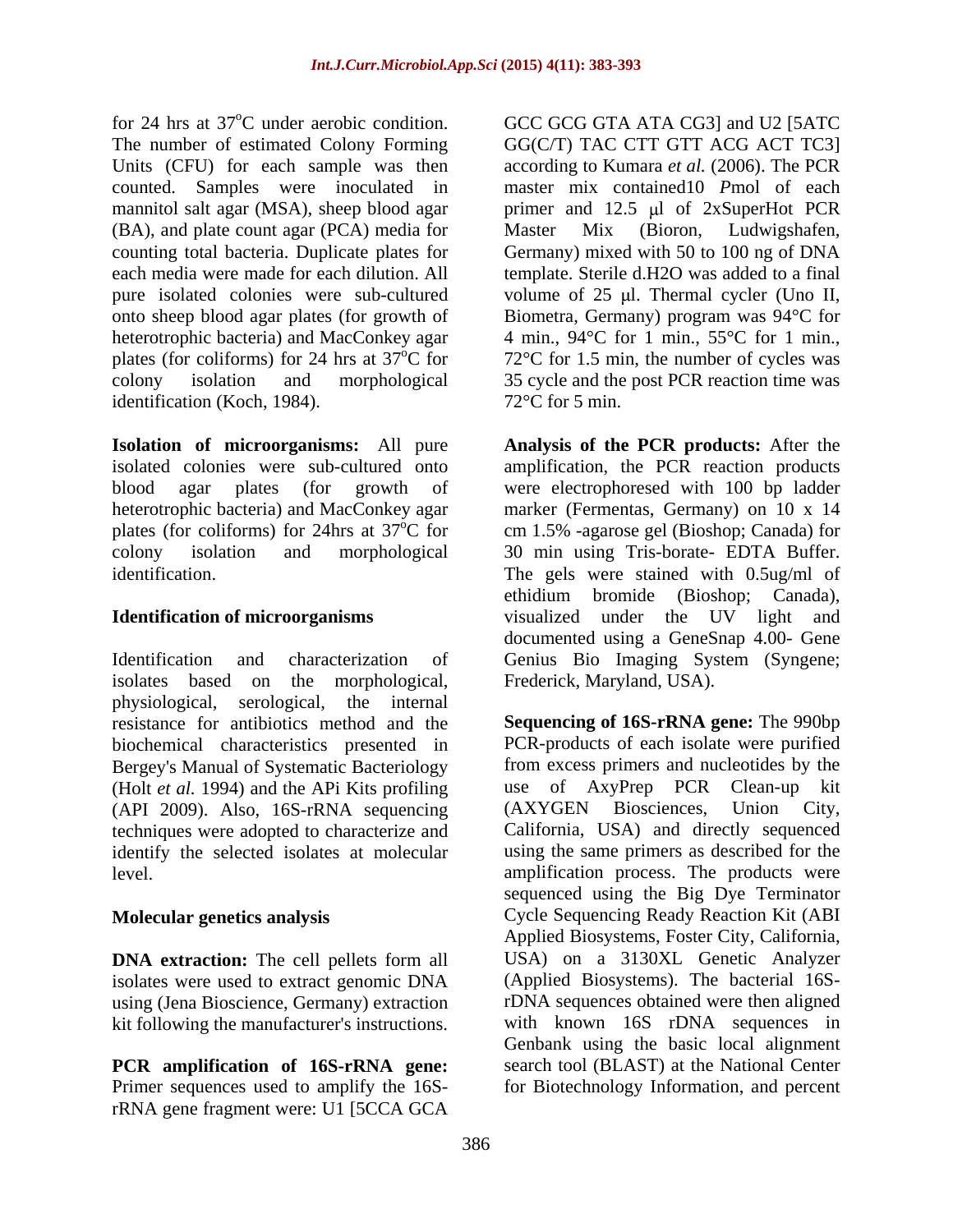homology scores were generated to identify

**Antibiotic susceptibility test:** Antibiotic susceptibility was determined by the agar workers, and 15 (16.9%) were children. diffusion technique on Mueller-Hinton agar Most of the study participants were adult according to the direction of the Clinical and and from inside the campus and in Laboratory Standards Institute (CLSI) educational status except the children (Table (Bauer *et al.,* 1966; CLSI, 2007) using 8 1). Of the total processed external ocular antibiotic discs (Biotec Lab. UK) specimens 14(66.7%) faculty members, corresponding to the drugs most commonly 15(75%) personal, 15(78.9%) students, used in the treatment of human and animal 12(85.7%) workers and 14(93.1%) children infections caused by bacteria; ampicillin (10 gave good growth in LB media were found  $\mu$ g), tetracycline (10  $\mu$ g), gentamicin (10 refamycine(30  $\mu$ g), penicillin (10 iu), (93.1%). ciprofloxacin (5  $\mu$ g), ceftriaxone (30  $\mu$ g) and erythromycin (5 µg). In this test, antibiotic Red eye infection is a major public health disks are placed on a Petri dish that contains problem in world. In this study, the overall the bacterial being tested. In general, if the bacteria can grow close to the disk, this infections was 78.7%, where prevalence was indicates that the bacteria are resistant to higher than previous result (47.4%) recorded that particular antibiotic. *Staphylococcus*  by Nigatu (2004) and 54.2% by Anagaw *et aureus* (ATCC 25923), *Pseudomonas al.* (2011). Also, it is higher than result from *aeruginosa* (ATCC 27853) and *Escherichia*  other study (60.8%) by Dagnachew *et al. coli* (ATCC 25922), were used as reference (2014), 74.7% by Tewelde *et al.* (2013) and strains for culture and sensitivity testing. other countries such as India (58.8%)

numbers and locking the data. Participation settings. of the study subjects was purely voluntary.

performed using the SPSS 10 software. Data from this study was analyzed descriptively using one-way ANOVA test, and means were compared using Duncan's multiple range tests at 5% significance level.

infection (Red eye) gave specimens for

bacteria. period. Of these, 21 (23.6%) were faculty g), chloramaphenicol  $(25 \quad \mu g)$ , of cultures was recorded in children microbiological evaluation during the study members, 20 (22.5%) were personal, 19 (21.3%) were students, 14 (15.7%) were positive (Table 1). The highest growth rate (93.1%).

This research work was approved by the isolation from one category to another might Department of Higher Studies and Scientific be due to varying distribution of bacterial Research, Taif University and the University betiology with geographic variation, study Medical Centre. All the data obtained were period, variation with the study population kept confidential by using only code and infection prevention practice in diverse prevalence of bacterial external ocular (Bharathi *et al.,* 2010). The varying rate of settings.

**Statistical analysis:** Analysis was with varied numbers of bacteria (Table 2). range tests at 5% significance level.  $6.3x10^8$  for *Staphylococcus* spp.,  $2.1x10^3$ -**Results and Discussion** (hemolysin), 0–6.3x10<sup>8</sup> for faucal coliform, A total of 89participants diagnosed as ocular *Staphylococcus* recorded the highest numberAll 89 participants sampled were positive The range of numbers were  $4x10^4 - 3.6x10^9$  $3.6x10^9$ CFU/mL for total bacterial flora,  $0-4.1x10^6$ for *Streptococcus* spp., the highest was obtained from red eye children,  $3.3x10^{2}$ -2  $3.8x10<sup>8</sup>$  for heterotrophic bacteria for heterotrophic bacteria (hemolysin),  $0-6.3x10^8$  for faucal coliform,<br>and  $0-3.3x10^8$  for *E. coli* (Table 2). and  $0-3.3x10^{8}$ for *E. coli* (Table 2).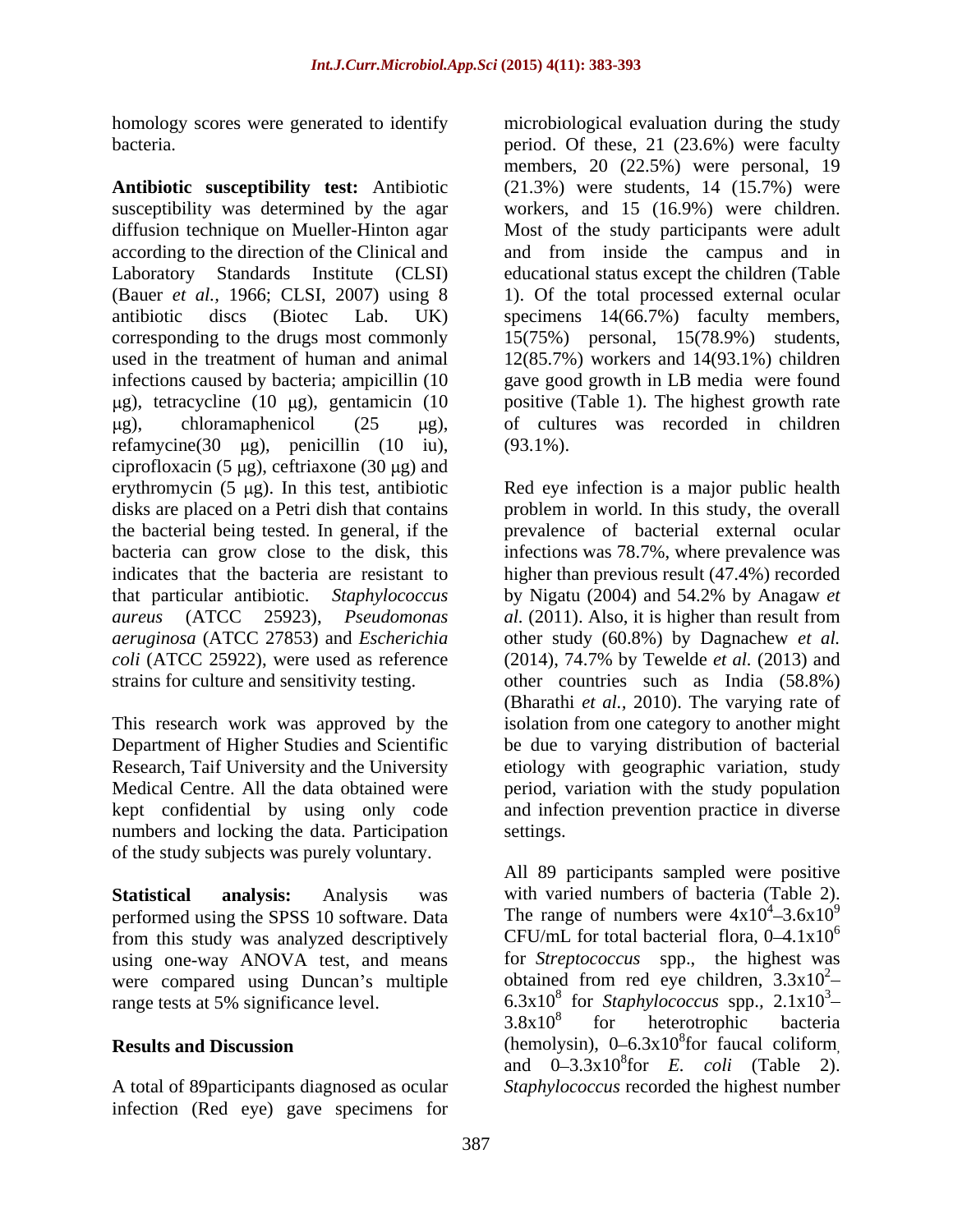of bacteria being  $6.3x10^8$  CFU/ mL for *pyogenes*, *K. pneumonia*, *S. aureus*, *S.* 

In this study, highest numbers of bacterial pathogens were obtained in workers and 2006). children. This may be due to study period, variation with the study population and infection prevention practice in diverse

Strains were local isolates isolated by enrichment technique and deposited in our microbial bank at Taif University, Saudi Arabia in our laboratory. The isolates were identified on the basis of their cultural and biochemical characteristics according to Bacteriology  $(9^{th}$  edition) (Holt *et al.*, 1994) populations. The o<br>and Ani kit profiles (ApiBioMerieuxsa *pheumoniae*, S. and Api kit profiles (ApiBioMerieuxsa, pneumoniae, S. pyogenes and K. 2009). Phenotypic examination of the recovered microorganisms revealed that they belong to the genera of *Staphylococcus*, *Escherichia, Micrococcus, Bacillus* and *Pseudomonas* (Table 3). All selected strains showed optimal growth at  $30^{\circ}$ C. These findings were in agreement with a study by

# **Genetic identification and molecular**

Sequencing of 16S- rRNA gene as a PCR based technique was used to identify the followed by coagulase negative-Biotechnology Information (NCBI), the sequences of studied isolates in (Table 3) were identified as *S. pneumonia, S.*

 $8$  CFU/ mL for pyogenes, K. pneumonia, S. aureus, S. workers. by the epidermidis (CNS), the subtilis, *pyogenes, K. pneumonia, S. aureus, S. epidermidis* (CNS)*, B. subtilis, Micrococcus roseus, E. coli, P. aeruginosa, Enterobacter aerogenes* (DeSantis *et al.,* 2006).

### **Bacterial isolate and features**

settings. The high number of Gram positive Of the total processed external ocular cocci *Staphylococcus* bacteria may be due to specimens, 70 (78.7%) were found culture contamination of the eye from skin normal positive (Table 1). The majority of flora, study period, health of cornea and population participated in this study had geographic location. mixed infection except faculty members, **Identification, morphological, and** *Micrococcus* spp, *Enterobacter* spp and *P.*  **biochemical characterization**  *aeruginosa*, respectively (Table 3). This Bergey's Manual of Determinative children 59(21.5%) than the other three <sup>th</sup> edition) (Holt *et al.*, 1994) populations. The overall isolation rate of *S*. *Streptococcus, Klebsiella, Enterobacter,*  of workers, children and students with personals and students were free of makes the total number of bacterial isolates reached 275 strains. *S. aureus* 54 (19.6%) were the most predominant bacteria in mixed growth followed by coagulase negative-*Staphylococci* 45(16.4%) and *B.*  subtilis 42(15.3%). The rate of isolation was higher among the workers 61(22.2%) and *pneumoniae*, *S. pyogenes* and *K. pneumoniae* ranged from 20–22(7.3–8%). The rate of culture-positivity was found to be significantly higher among study subjects conjunctivitis.

oC. These No *Micrococcus roseus* from faculty Sandford (1999). recovered. *P. aeruginosa* was recovered **characterization** participants except faculty members (Table selected bacterial isolates. According to the *Staphylococci* (CNS) (45; 16.4%), *S.*  alignment at the National Center for *pneumoniae* (22; 8%) and *Klebsiella* members or students populations were from all populations except children and *Enterobacter* spp was recovered from all 3).The overall predominant isolated pathogen was *S. aureus* (54; 19.6%) followed by coagulase negative *pneumoniae* (21; 7.6%).

The rate of isolation was higher among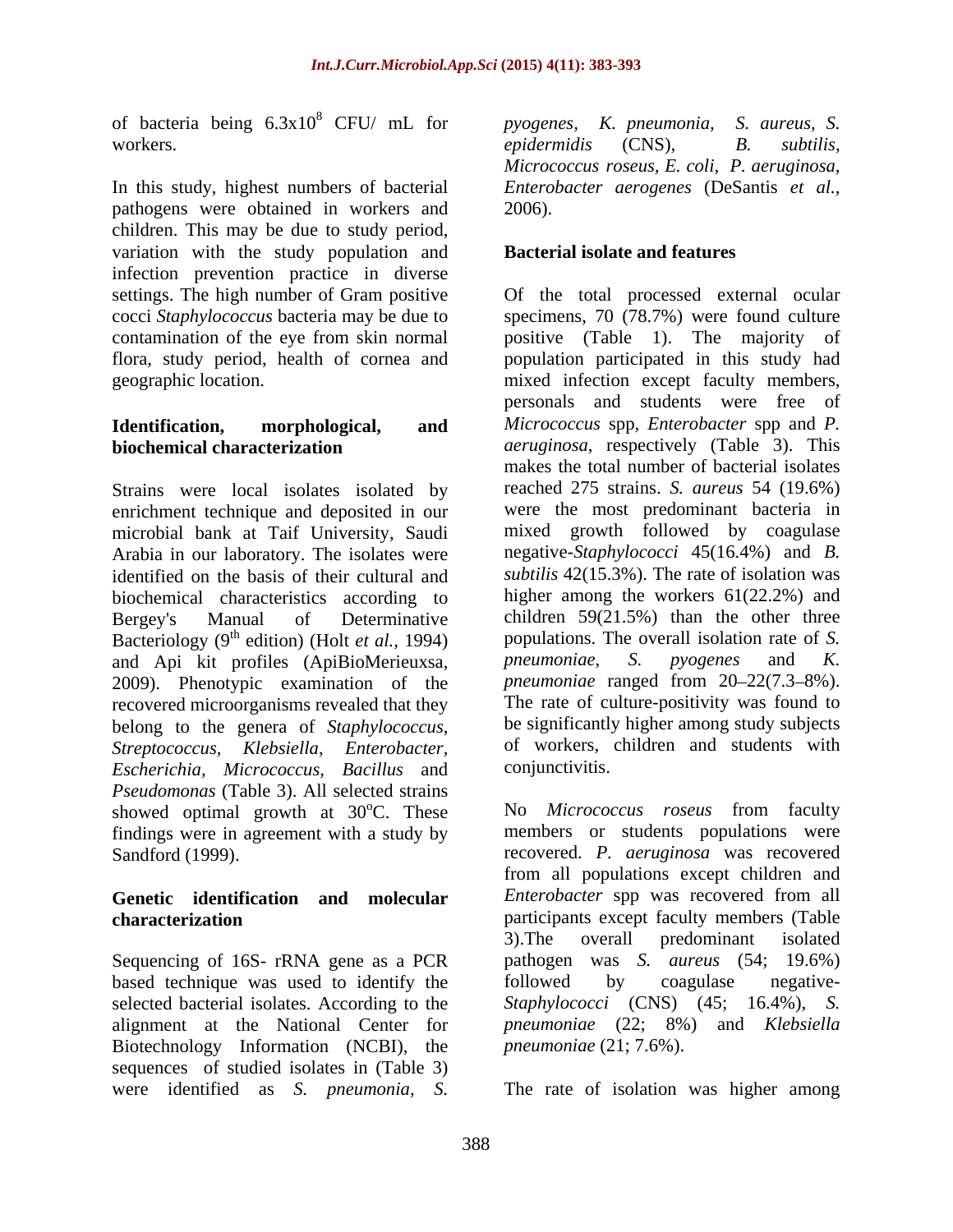workers (22.2%) and children (21.5%) study in Iran prevalence of ocular infection followed by students (20.4%). The has no significant association with age or prevalence of ocular infection was not significantly associated with study subjects. 1998). However, statistically significant association was observed in the age (Dagnachew *et al.,* **Antibiotic resistance profile of bacterial** 2014; Modarrres *et al.,* 1998). The reason for increased susceptibility to infection in workers and children may be that they are at In this study, antimicrobial susceptibility of a greater risk after their maternal immunity isolated bacteria is: chloramphenicol has disappeared and before their own (79.3%), ceftriaxone (74.9%), ciprofloxacin immunity system had matured (Jorgensen *et*  (73.5%), gentamycin (67.6%), erythromycin *al.,* 2015; Ubani, 2009), while in workers it (65.1%), rifamycine (62.5%), tetracycline may be due to dry eye and weaning (62.2%), penicillin (57.1%), and ampicillin immunity. Moreover, similar to previous

sex (Anagaw *et al.,* 2011; Modarrres *et al.,* 1998).

## **isolate**

isolated bacteria is: chloramphenicol (52%) (Table 4).

| <b>Table.1</b> Categories and samples collected from Taif University campus. Distribution of |
|----------------------------------------------------------------------------------------------|
| investigated subjects and prevalence of bacterial growth patterns                            |

| Serial | Subjects                                   | Total samples | growth                   | Growth rate $(\%)$            |
|--------|--------------------------------------------|---------------|--------------------------|-------------------------------|
|        | $\overline{\phantom{0}}$<br>Eaculty member |               |                          | 66.7                          |
|        | Personal                                   | <b>.</b><br>∽ | $\overline{1}$           | $\sim$ $\sim$<br>15.0         |
|        | Student                                    |               | ∸                        | $\sqrt{2}$ $\sqrt{2}$<br>70.7 |
|        | Workers                                    |               | $\overline{\phantom{0}}$ | 85.7                          |
|        | Children                                   |               |                          | $\Omega$<br><b>JJ.I</b>       |
|        | Total                                      |               | 70                       | $\pi$<br>10.1                 |

| <b>Table.2</b> Quantification of bacterial growth found on external ocular infections |  |
|---------------------------------------------------------------------------------------|--|
|                                                                                       |  |

| Subjects           | Faculty        | Personal            | Students          | workers           | children         |
|--------------------|----------------|---------------------|-------------------|-------------------|------------------|
| No. Bacteria       | members        |                     |                   |                   |                  |
| Total bacterial    | $1.3x10^5$ .   | $4X10^4$            | $1.4X10^{5} -$    | $1.1x10^{5} -$    | $5.1X10^{5} -$   |
| count (Plat count) | $5.3x10^{6}$   | $4X10^8$            | $3X10^7$          | $1.2X10^{8}$      | $3.6X10^{9}$     |
| Streptococcus spp  | $0-1.7X10^3$   | $0 - 4.1X10^{6}$    | $0.5X10^{2}$      | $1x10^2 -$        | $1.3X10^{2} -$   |
|                    |                |                     | $1X10^2$          | 1X10 <sup>4</sup> | $0.5X10^{3}$     |
| Staphylococcus     | $3.3x10^2$ -   | $2.1X10^5$          | $3.5X10^{4} -$    | $1.1x10^{3} -$    | $4.2X10^{5} -$   |
| spp                | $6.2X10^4$     | 1.3X10              | $2.8 \times 10^8$ | $6.3X10^{8}$      | 4X10'            |
| Blood agar         | $3.3x10^3$ -   | 2.4X10 <sup>5</sup> | $2.1X10^{3} -$    | $2.3x10^{4} -$    | $5.9X10^{6}$ –   |
| (Heterotrophic     | $4.4X10^{6}$   | $2.1X10^{8}$        | $6.4X10^{7}$      | $3.7X10^{8}$      | $1.8X10^{8}$     |
| bacteria)          |                |                     |                   |                   |                  |
| MacConky           | $6.3x10^{3}$   | $3.2X10^{3} -$      | $1.2X10^{3} -$    | $0 - 6.3X10^{8}$  | $1.5X10^{4} -$   |
| (Faecal coliform)  | $7.2X10^6$     | $4.2X10^{8}$        | $4.4X10^5$        |                   | $1X10^7$         |
|                    |                |                     |                   |                   |                  |
| E. coli(EMB)       | $0-3.3X10^{8}$ | $1.3X10^{3} -$      | $2.1X10^{2} -$    | 0- $1.3X10^3$     | $0 - 1.4X10^{4}$ |
|                    |                | 3.3X10              | $3.3X10^5$        |                   |                  |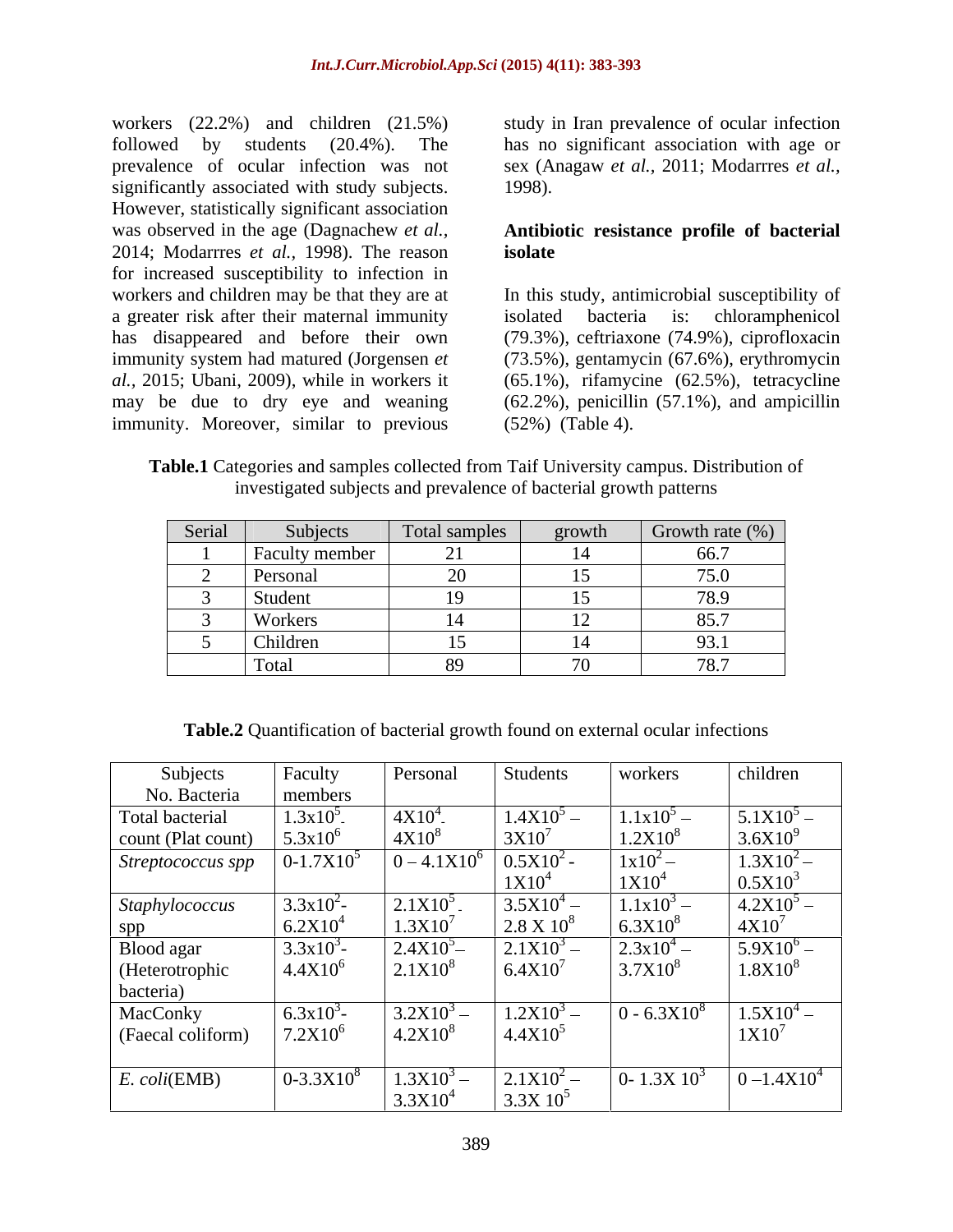| Subjects /<br>Isolates | Faculty<br>members | Personal | Students | workers  | children | Total    |
|------------------------|--------------------|----------|----------|----------|----------|----------|
| S. pneumoniae          | 5(22.7)            | 5(22.7)  | 4(18.2)  | 2(9.1)   | 6(27.3)  | 22(8)    |
| <i>S. pyogenes</i>     | 2(10)              | 5(25)    | 3(15)    | 6(30)    | 4(20)    | 20(7.3)  |
| K. pneumoniae          | 4(19)              | 5(23.8)  | 3(14.3)  | 4(19)    | 5(23.8)  | 21(7.6)  |
| S. aureus              | 12(22.2)           | 9(16.7)  | 10(18.5) | 10(18.5) | 13(24.1) | 54(19.6) |
| $CNS^*$                | 10(18.5)           | 7(15.6)  | 11(24.4) | 9(20)    | 8(17.8)  | 45(16.4) |
| <b>B.</b> subtilis     | 6(14.3)            | 5(11.9)  | 10(23.8) | 8(19)    | 13(31)   | 42(15.3) |
| Micrococcus spp.       |                    | 2(20)    |          | 5(50)    | 3(30)    | 10(3.6)  |
| E. coli                | 3(13.6)            | 3(13.6)  | 5(22.7)  | 7(31.8)  | 4(18.2)  | 22(8)    |
| P. aeruginosa          | 4(17.4)            | 7(30.4)  | 6(26.1)  | 6(26.1)  |          | 23(8.4)  |
| Enterobacter spp.      |                    | 5(31.3)  | 4(25)    | 4(25)    | 3(18.8)  | 16(5.8)  |
| Total                  | 46(16.7)           | 53(19.3) | 56(20.4) | 61(22.2) | 59(21.5) | 1275     |

**Table.3** Prevalence and composition of bacterial isolates (%) amongvisitors attending the University clinic at Taif University campus

\*CNS= Coagulase- negative *Staphylococci*

### **Table.4** Antibiotics sensitivity pattern of bacterial isolates at Taif University Campus

| Antibiotic*             |     |         |      |      | Number of strains sensitive to antibiotics (%) |      |      |      |          |
|-------------------------|-----|---------|------|------|------------------------------------------------|------|------|------|----------|
| Isolates                |     |         |      |      |                                                |      |      |      |          |
|                         | No. | Tet     | Ref  | Amp  | Cef                                            | Chl  | Gen  | Cip  | Ery      |
| $G+ bacteria$           |     |         |      |      |                                                |      |      |      |          |
| S. pneumoniae           | 22  | 15      | 16   | 17   | 22                                             | 20   |      | 20   | 21       |
|                         |     | 68.2**  | 72.7 | 77.3 | 100                                            | 90.9 | 31.8 | 90.9 | 95.5     |
| S. pyogenes             | 20  | 14      | 15   | 19   | 20                                             | 18   | 10   | 18   | 18       |
|                         |     | 70      | 75   | 95   | 100                                            | 90   | 50   | 90   | 90       |
| S. aureus               | 54  | 20      | 19   | 18   | 40                                             | 40   | 39   | 40   | 35       |
|                         |     | 37      | 35.2 | 33.3 | 74.1                                           | 74.1 | 72.2 | 74.1 | 64.8     |
| <b>CNS</b>              | 45  | 25      | 26   | 31   | 35                                             | 34   | 25   | 30   | 40       |
|                         |     | 55.6    | 57.8 | 68.9 | 77.7                                           | 75.6 | 55.6 | 66.7 | 88.9     |
| B. subtilis             | 42  | 22      | 25   | 29   | 36                                             | 33   | 26   | 28   | 39       |
|                         |     | 52.4    | 59.5 | 69.1 | 85.7                                           | 78.6 | 61.9 | 66.7 | 92.9     |
| Micrococcus             |     | 8       |      |      |                                                |      |      |      | 8        |
| roseus                  |     | 80      | 50   | 60   | 7 <sup>c</sup>                                 | 50   | 50   | 70   | 80       |
| Total G <sup>+</sup>    |     | 193 104 | 106  | 120  | 160                                            | 150  | 112  | 143  | 161      |
|                         |     | 53.9    | 54.9 | 62.2 | 82.9                                           | 77.7 | 58   | 74.1 | 83.4     |
| G <sup>-</sup> bacteria |     |         |      |      |                                                |      |      |      |          |
| E. coli                 | 22  | 20      | 20   | 12   | 14                                             | 20   | 20   | 17   | $\theta$ |
|                         |     | 90.9    | 90.9 | 54.5 | 63.6                                           | 90.9 | 90.9 | 77.3 |          |
| $P.$ aeruginosa         | 23  | 14      | 13   |      |                                                | 15   | 23   | 23   | nd       |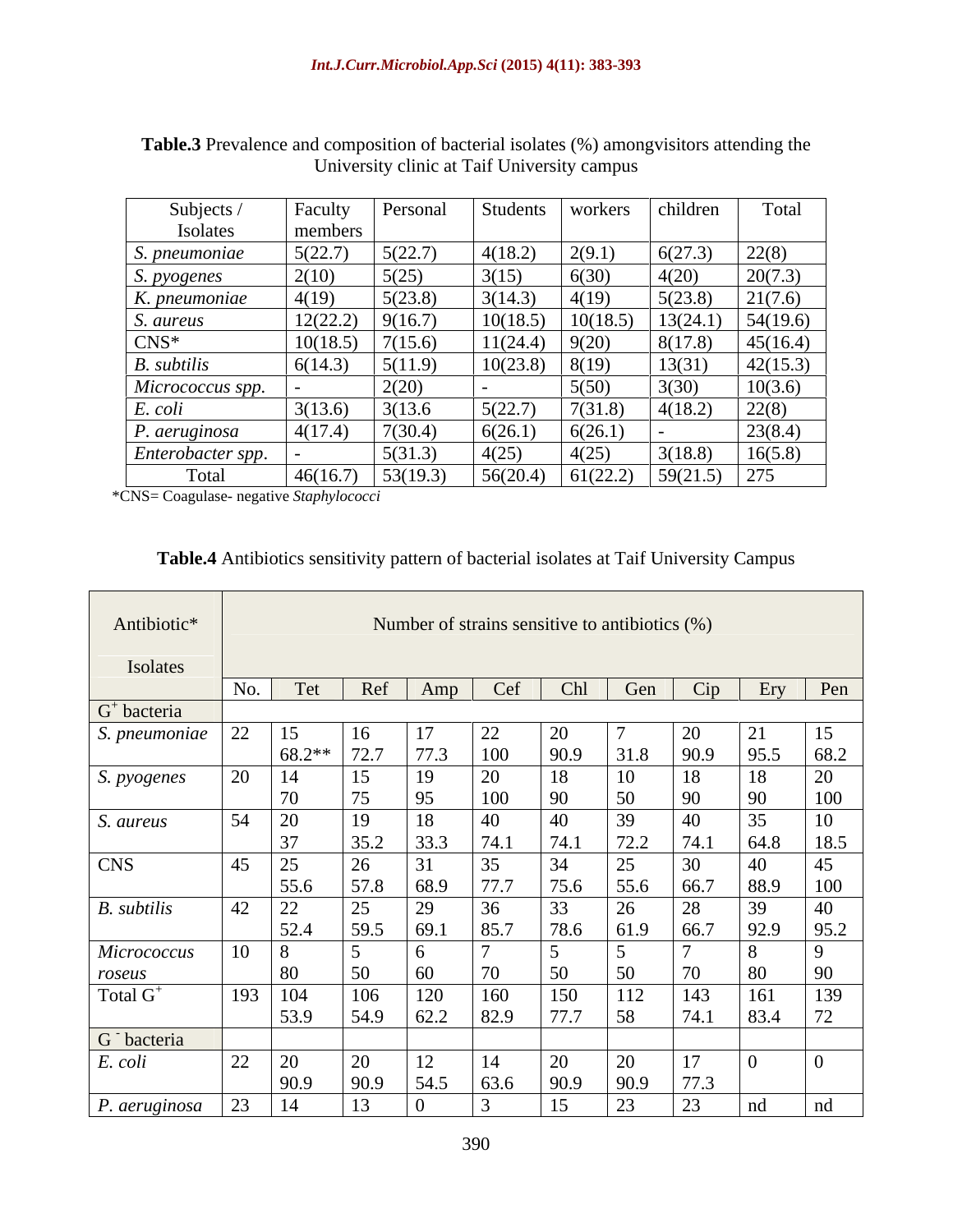|               |     | 60.9            | 56.5 |                     | 13      | 65.2 | 1 VV | 100  |      |      |
|---------------|-----|-----------------|------|---------------------|---------|------|------|------|------|------|
| Enterobacter  | 16  | 14              | 15   | $\circ$             | 1 U     | 14   | 13   | nd   | nd   | nd   |
| aerogenes     |     | 87.5            | 93.8 | 50                  | 62.5    | 87.5 | 81.3 |      |      |      |
| K. pneumoniae |     | 19              | 18   |                     | $\perp$ | 19   | 18   | 19   | 18   | 18   |
|               |     | 90.5            | 85.7 | 14.3                | 90.5    | 90.5 | 85.7 | 90.5 | 85.7 | 85.7 |
| Total G       | 82  | 67              | -66  | 23                  |         | 68   | 74   | 59   | 18   | 18   |
|               |     | 81.7            | 80.5 | 28.1                | 56.1    | 82.9 | 90.2 | 72   | 22   | 22   |
| Overall total | 275 | 17 <sup>2</sup> | 172  | 143                 | 206     | 218  | 186  | 202  | 179  | 157  |
|               |     | 62.2            | 62.5 | 52<br>$\bm{\omega}$ | 74.9    | 79.3 | 67.6 | 73.5 | 65.1 | 57.1 |

\*Tetracycline (Tet), Rifamycine (Ref), Ampicillin (Amp), Ceftriaxone (Cef), Chloramaphenicol (Chl), Gentamycin (Gen), Ciprofloxacin (Cip), Erythromycin (Ery), Penicillin (Pen), Not done (nd). CNS= Coagulase-negative *Staphylococci* (*S. epidermidis*). \*\* = % sensitive strains

Rapid use of antibiotics for severe ocular followed by CNS. High rate of culture infections is routine in ophthalmic practice positivity was observed among study resulting in increased drug resistance. In this subjects with children (93.1%) followed by study, among the commonly used topical workers (85.7%). Gram negative isolates antibiotics 20.7% of all strains were were more susceptible to gentamycin and chloramphenicol resistant; 22.4% of all chloramaphenicol, whereas Gram positive strains and 69.2% of *S. pneumoniae* were isolates were more susceptible to resistant to gentamicin. Moreover, 37.8% of all strains were tetracycline resistant. While, tetracycline was susceptible in 52.4–91% of all strains except *S. aureus* (37%), rifamycine 50–93.8% except *S. aureus* **Reference** (35.2%), ampicilin 50 95% except *K. pneumoniae* (14.3%), ceftriaxone 62.5 Anagaw, B., Fantahun, B., Berhanu, A., 100% except *P. aeruginosa* (13%), chloramaphenicol 65.2–90.9% except 2011. Bacteriology of ocular *Micrococcus roseus* (50%), gentamycin 50 - 100% except *S. pneumonia* (31.8%), ciprofloxacin 74.7 100% except CNS and *B. subtilis* (66.7%), and penicillin 85.7 100% except *S. aureus* (18.5%). This is in agreement with the study conducted by Api, Caldwell *et al.* (1992), Joseph, (2009), Etoile, France. http://www. Anagaw *et al.* (2011) and Tewelde *et al.* (2013). The reason for increased resistance Bauer, A.W., Kirby, W.M.M., Sherris, J.C., for some antibiotics may be earlier exposure Turck, M. 1966. Antibiotic of the isolates to these drugs. Moreover, these drugs are very common due to low cost and often purchased without *Pathol.*, 45: 493–496. prescription in different areas (Jorgensen *et* Bharathi, M.J., Ramakrishnan, R., *al.,* 2015). Shivakumar, C., Meenakshi, R.,

In conclusion, *Staphylococcus aureus* was the overall predominant isolated pathogen

isolates were more susceptible to erythromycin and ceftriaxone. Relatively, Erythromycin and/or gentamycin are effective against most isolated pathogens.

### **Reference**

- Yeshambel, B., Andargachew, M. 2011. Bacteriology of ocular infections and their antibiotic susceptibility pattern in Gondar University Hospital, North West, Ethiopia. *Ethiop. Med. J.,* 49(2): 117–23.
- 2009. BioMerieux sa 69280 MarcyI' Etoile, France. http://www. biomerieux.com.
- Turck, M. 1966. Antibiotic susceptibility testing by standard single disc method. *Am. J. Clin. Pathol.,* 45: 493–496.
- Bharathi, M.J., Ramakrishnan, R., Lionalraj, D. 2010. Etiology and antibacterial susceptibility pattern of community- acquired bacterial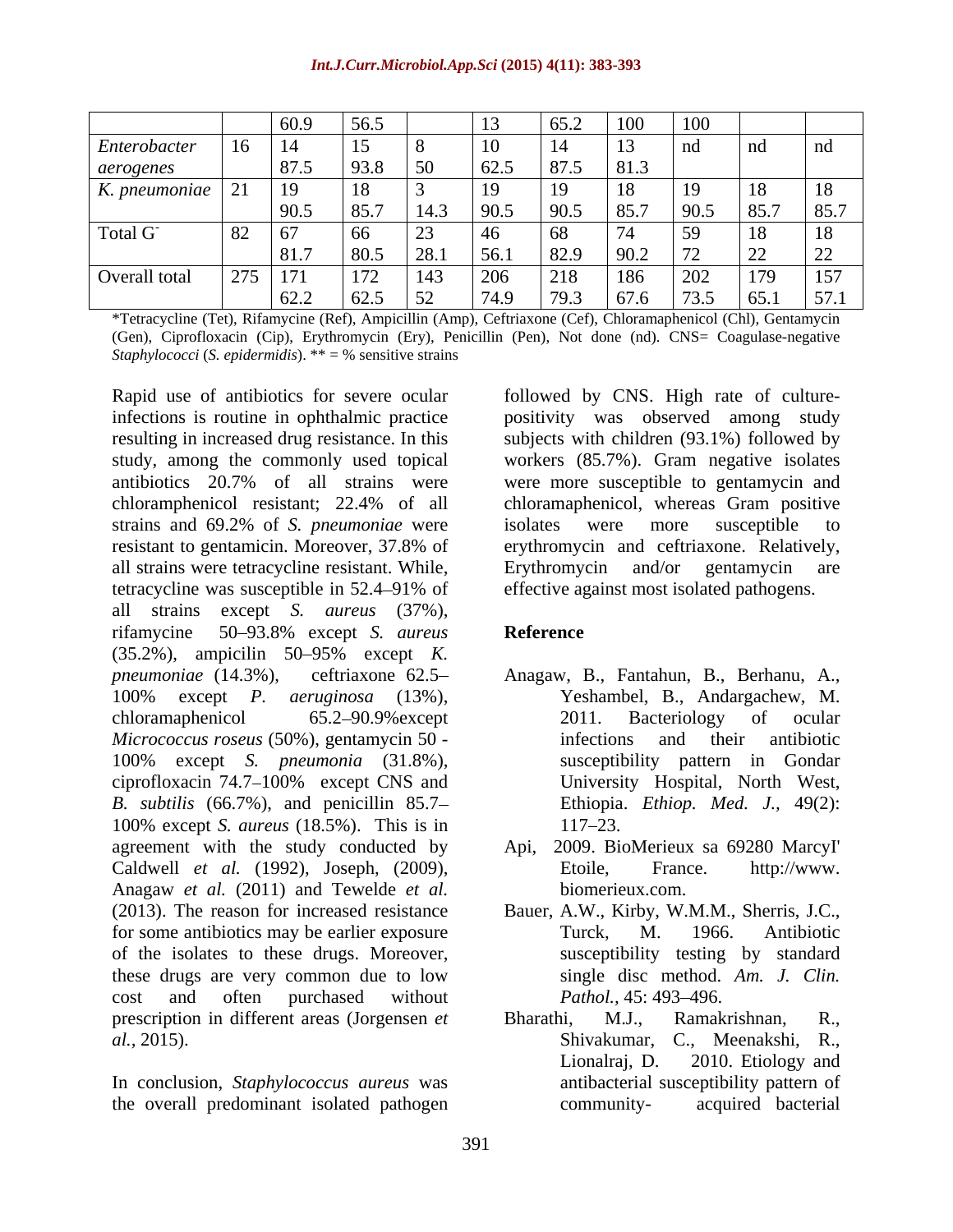care hospital in south India. *Indian* 

- Caldwell, D.R., VerinHartwick-Young, R., Efficacy and safety of lodoxamide keratoconjunctivitis. *Am. J.*
- Clinical and Laboratory Standards Institute Laboratory Standards Institute, CLSI Tübingen, Pp. 203–012.
- Ethiopia. *BMC Res. Notes,* 7: 292.
- alignment server for comparative
- Holt, John, G., Krieg, Noel, R., Sneath, Peter, H.A., Staley, James, T., Willims, Stanley, T. (Eds.), 1994. Bergey's manual of determinative *Ophthalmol.*, 2:58–66.
- Jorgensen, J.H., Pfaller, M.A., Carroll, K.C., cocular infection in children in the<br>Funke, G., Landry, M.L., Richter, Islamic Republic of Iran. *East Med*.<br>S.S., Warnock, D.W. 2015. Manual *Health. J.*, 4(1): 44–49.
- Joseph, S.B. 2009. Impact of antibiotic resistance in the management of

ocular infections in a tertiary eye and future antibiotics. Clin. and future antibiotics. *Clin. Ophthalmol.,* 3: 507–521.

- *J. Ophthalmol.*, 58: 497–507. Koch, A.L. 1984. Growth measurement. In: Meyer, S.M., Drake, M.W. 1992. Costllow, R.N., Nester, E.W., Wood, 0.1% vs. cromolyn sodium 4% in patients with vernal Soci.forMicrobiol. Washington, DC, Gerhardt, P., Murray, R.G.E., W.A. (Eds.), Manual of methods for general bacteriology. American USA. Pp. 179–208.
- *Ophthalmol.*, 113: 632–37. Kumara, M.B., Leona, V., Materanoa, A., (CLSI), 2007. Performance Fuenmayora, S. 2006. Polycyclic standards for antimicrobial aromatic hydrocarbon degradation susceptibility testing; seventeenth by biosurfactant-producing information supplement. Wayne *Pseudomonas* sp. IR1. Verlag der Pennsylvania: Clinical and ZeitschriftfürNaturforschung, Ilzinsa, O., Galindo-Castroa, I., by biosurfactant-producing Tübingen, Pp. 203–012.
- document M100-S17. Leibowitz, H.M. 1991. Antibacterial Dagnachew, M., Yitayih, W., Feleke, M., effectiveness of ciprofloxacin 0.3% Tesfaye, N., Getachew, F. 2014. ophthalmic solution in the treatment Types and drug susceptibility of bacterial conjunctivitis. *Am. J.* patterns of bacterial isolates from *Ophthalmol.*, 112(Suppl): 29S-33S. Leibowitz, H.M. 1991. Antibacterial effectiveness of ciprofloxacin 0.3% *Ophthalmol.,* 112(Suppl): 29S-33S.
	- eye discharge samples at Gondar Leibowitz, H.M. 2005. Primary care, the University Hospital, Northwest red eye. *N. Eng. J. Med.,* 343(5): 345 351.
- DeSantis, T.Z. Jr., Hugenholtz, P., Keller, Leibowitz, H.M., Pratt, M.V., Flagstad, I.J., K., Brodie, E.L., Larsen, N. 2006. Berrospi, A.R., Kundsin, R. 1976. NAST: A multiple sequence Humanconjunctivitis, II treatment. Humanconjunctivitis, II treatment. Arch. Ophthalmol., 94: 1752-6.
	- analysis of 16S -rRNA genes. Miller, I.M., Wittreich, J., Vogel, R., Cook, *Nucleic Acids Res.,* 34: 394 399. T.J. 1992. The safety and efficacy of topical norfloxacin compared with placebo in the treatment of acute, bacterial conjunctivitis. *Eur. J. Ophthalmol.,* 2: 58–66.
	- bacteriology, 9th edn. Williams and Modarrres, S.H., Lasheii, A., Nassiri, O.N. Wilkins, Baltimore. 1998. Bacterial etiologic agents of ocular infection in children in the Islamic Republic of Iran. *East Med. Health. J.,* 4(1): 44–49.
	- of clinical microbiology, 11th edn, Nigatu, A. 2004. Pattern of microbial agents V(1), ASM Press, Washington, DC. USA. Federal Police Hospital and Minilik of external ocular infections in II Memorial Hospital. MSc thesis, AAU.
	- ocular infections: the role of current Nilsson, W.B., Paranjype, R.N., DePaola,